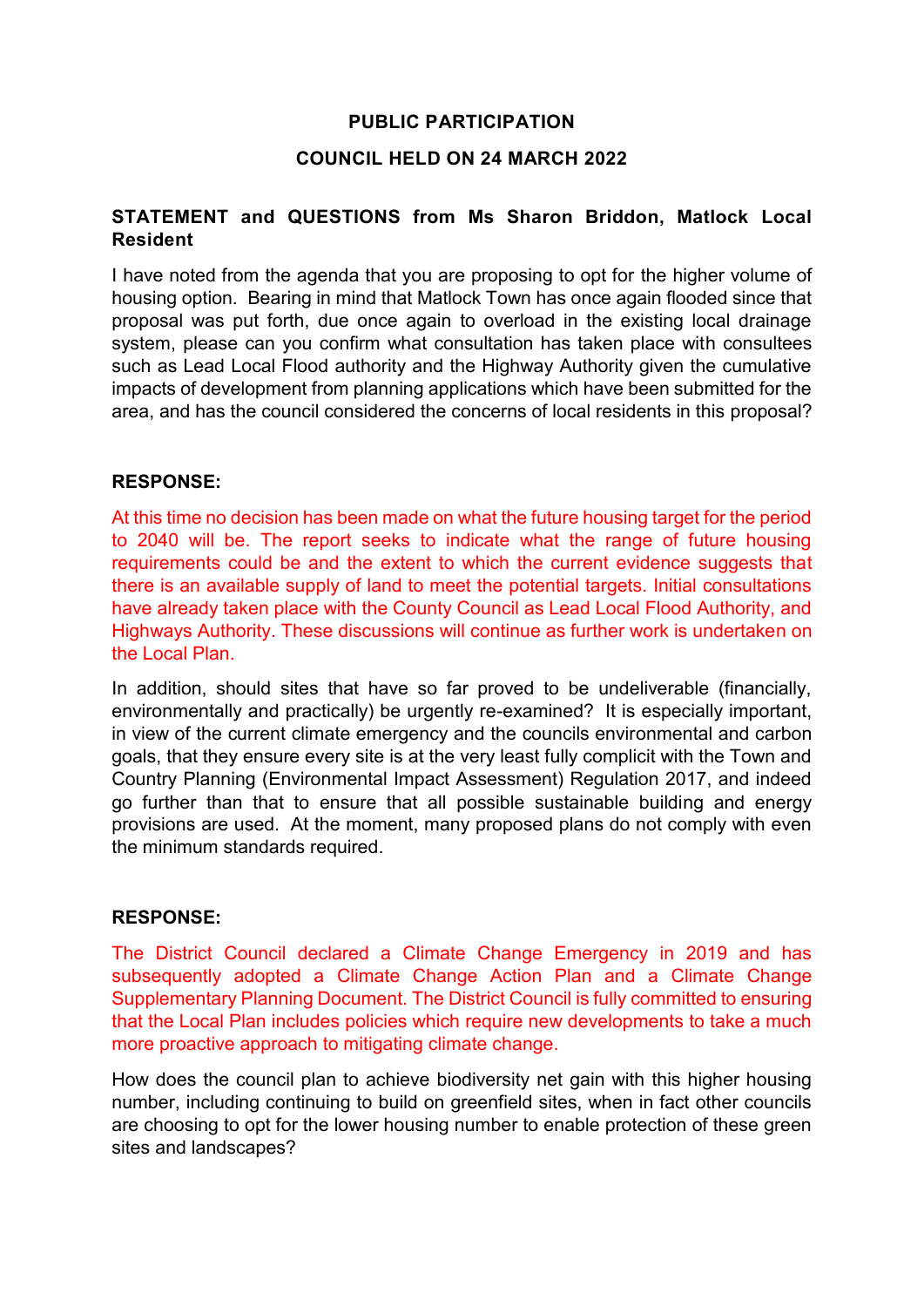### **RESPONSE:**

The District Council is working with Derbyshire County Council and the other local planning authorities in Derbyshire to ensure that the mechanisms are in place to meet the legal obligations with regards to Biodiversity Net Gain. This will include new policies in the Local Plan as set out to Council on 19<sup>th</sup> January 2022.

It feels that the polices are in direct contradiction of one another by considering increasing the amount of building and thereby increasing the amount of environmental damage, in areas that are already plagued with regular flooding events and increased traffic as a result of the continuing volume of development in a small area. There is far too high a concentration of development in small towns that do not have the appropriate infrastructure in place due to 50% of the district being in the Peak Park that has to be taken into consideration and the proposed development numbers appropriately adjusted to account for this.

I look forward to hearing the council's responses to these questions.

#### **RESPONSE:**

The District Council has an obligation to prepare policies and proposals for the future use and development of land through the Local Plan. The current Local Plan review will set the future development needs for the period up to 2040. This includes policies related to the future housing requirements, climate change and biodiversity net gain. In taking the Local Plan forward the District Council will seek to ensure that it is able to reconcile these three important issues and deliver a sound plan as assessed by an independent Planning Inspector.

## **STATEMENT and QUESTION from Wolds Community**

With reference to the very disturbing fact that the target housing number has been selected without any public consultation with the Derbyshire Dales communities; we would now like a clear explanation of:

When will public consultation take place and what will be the topics?

#### **RESPONSE:**

At this time public consultation is envisaged to take place on the revised modifications to the Local Plan as set out in the report in October 2023. The revised modifications to the Local Plan i.e. changes to the policies and text required to address the areas identified in the report to Council on 19<sup>th</sup> January 2022. To ensure that the Local Plan is sound public consultation will be undertaken in accordance with the Town and Country Planning (Local Planning) (England) Regulations 2012 and the Statement of Community Involvement.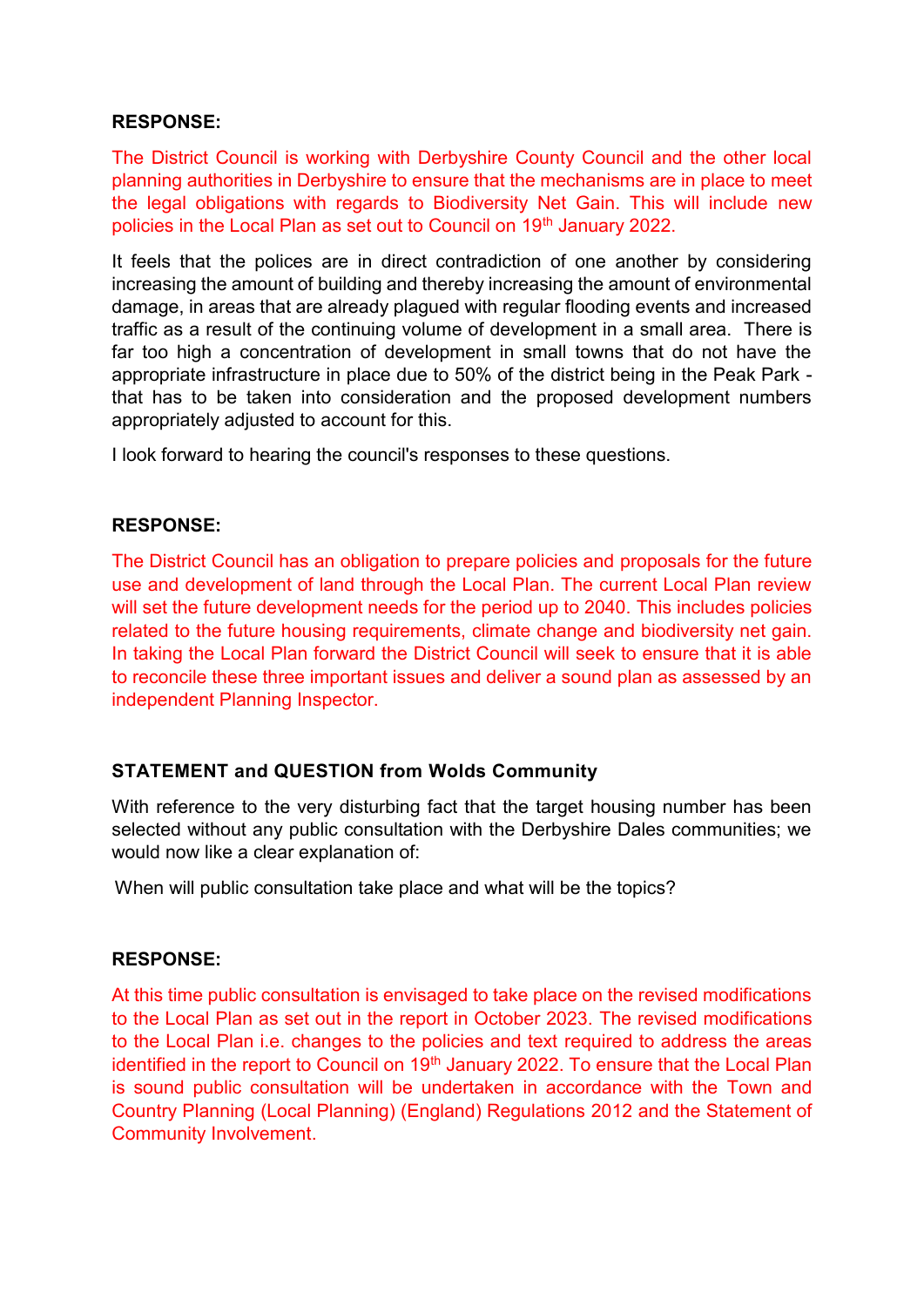## **STATEMENT and QUESTION from Ms Laura Stevens, on behalf of Dales Climate Hub**

I write on behalf of Dales Climate Hub with regard to the Local Plan. We would like to submit a question to Committee. We are very disappointed to be hearing about this Council Meeting just one day beforehand. With busy lives this gives little time to study the 181 pages of said Plan but pages 129 and 124 are pertinent to our question. It seems DDDC already knows that such planned developments would be unsustainable and thinks that off-setting will do. It will not do.

How does the Council plan to avoid sacrificing the environment, our green spaces and local biodiversity if the Higher Growth Scenario is to be adopted and over 300 houses built p/a till 2040 (referring to p129 the Council has never before managed to "design 'in' the measures such as low carbon infrastructure and enhanced biodiversity net gain")?

# **RESPONSE:**

The District Council has an obligation to prepare policies and proposals for the future use and development of land through the Local Plan. The current Local Plan review will set the future development needs for the period up to 2040. This includes policies related to the future housing requirements, climate change and biodiversity net gain. In taking the Local Plan forward the District Council will seek to ensure that it is able to reconcile these three important issues and deliver a sound plan as assessed by an independent Planning Inspector.

## **STATEMENT and QUESTIONS from Mr John Youatt, Local Resident**

Q1. Was the public consulted on the 2021 comprehensive and deeply relevant sustainability report by Clearlead, including annex A?

Q2. In fond memory of Freddie, who led on this subject during the Local Plan:-

We said then that the SDNP's plan included a substantial reduction of its housing target, on account of the fact that the Housing Authority area is half in the Park. The local plans there are also under review. The same topic is being pursued again.

Will the Council please ask our MP to compare notes with their MP with a view to a common approach?

## **RESPONSE:**

Q1 The Scoping Report prepared by Clearlead Consultants was subject to consultation with the Statutory Bodies – the Environment Agency, Historic England and Natural England. There is no obligation to undertake public consultation on the Scoping report. More detailed Sustainability Appraisal work will be made available on the District Council's website in due course.